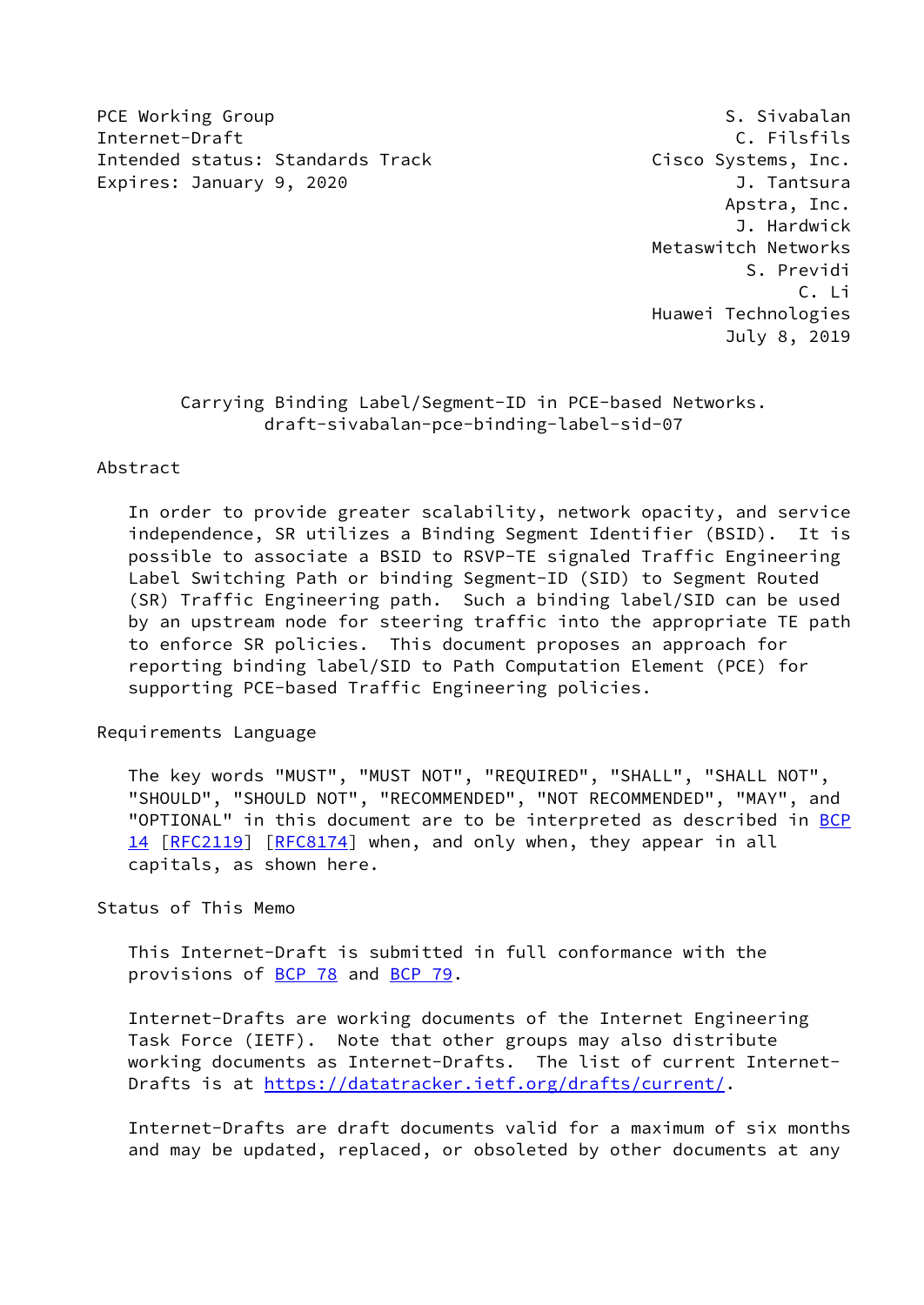time. It is inappropriate to use Internet-Drafts as reference material or to cite them other than as "work in progress."

This Internet-Draft will expire on January 9, 2020.

Copyright Notice

 Copyright (c) 2019 IETF Trust and the persons identified as the document authors. All rights reserved.

This document is subject to **[BCP 78](https://datatracker.ietf.org/doc/pdf/bcp78)** and the IETF Trust's Legal Provisions Relating to IETF Documents [\(https://trustee.ietf.org/license-info](https://trustee.ietf.org/license-info)) in effect on the date of publication of this document. Please review these documents carefully, as they describe your rights and restrictions with respect to this document. Code Components extracted from this document must include Simplified BSD License text as described in Section 4.e of the Trust Legal Provisions and are provided without warranty as described in the Simplified BSD License.

Table of Contents

|                                                 | $\overline{3}$  |
|-------------------------------------------------|-----------------|
| 2.                                              | $\overline{5}$  |
| 3.                                              | $\underline{6}$ |
| $\overline{4}$ .                                | $\underline{7}$ |
| $\overline{5}$ .                                | $\underline{8}$ |
| Binding SID in SRv6-ERO/<br>6.                  | $\underline{8}$ |
| 7.                                              | $\underline{8}$ |
| 7.1.                                            | 9               |
| 9<br>8.                                         |                 |
| Manageability Considerations<br>9.<br>10        |                 |
| Control of Function and Policy<br>10<br>9.1.    |                 |
| Information and Data Models<br>10<br>9.2.       |                 |
| $9.3$ . Liveness Detection and Monitoring<br>10 |                 |
| Verify Correct Operations<br>10<br>9.4.         |                 |
| Requirements On Other Protocols<br>9.5.<br>10   |                 |
| Impact On Network Operations<br>10<br>9.6.      |                 |
| 11                                              |                 |
| PCEP TLV Type Indicators<br>11<br>10.1.         |                 |
| 10.1.1. TE-PATH-BINDING TLV 11                  |                 |
| $10.2$ . PCEP Error Type and Value 11           |                 |
|                                                 |                 |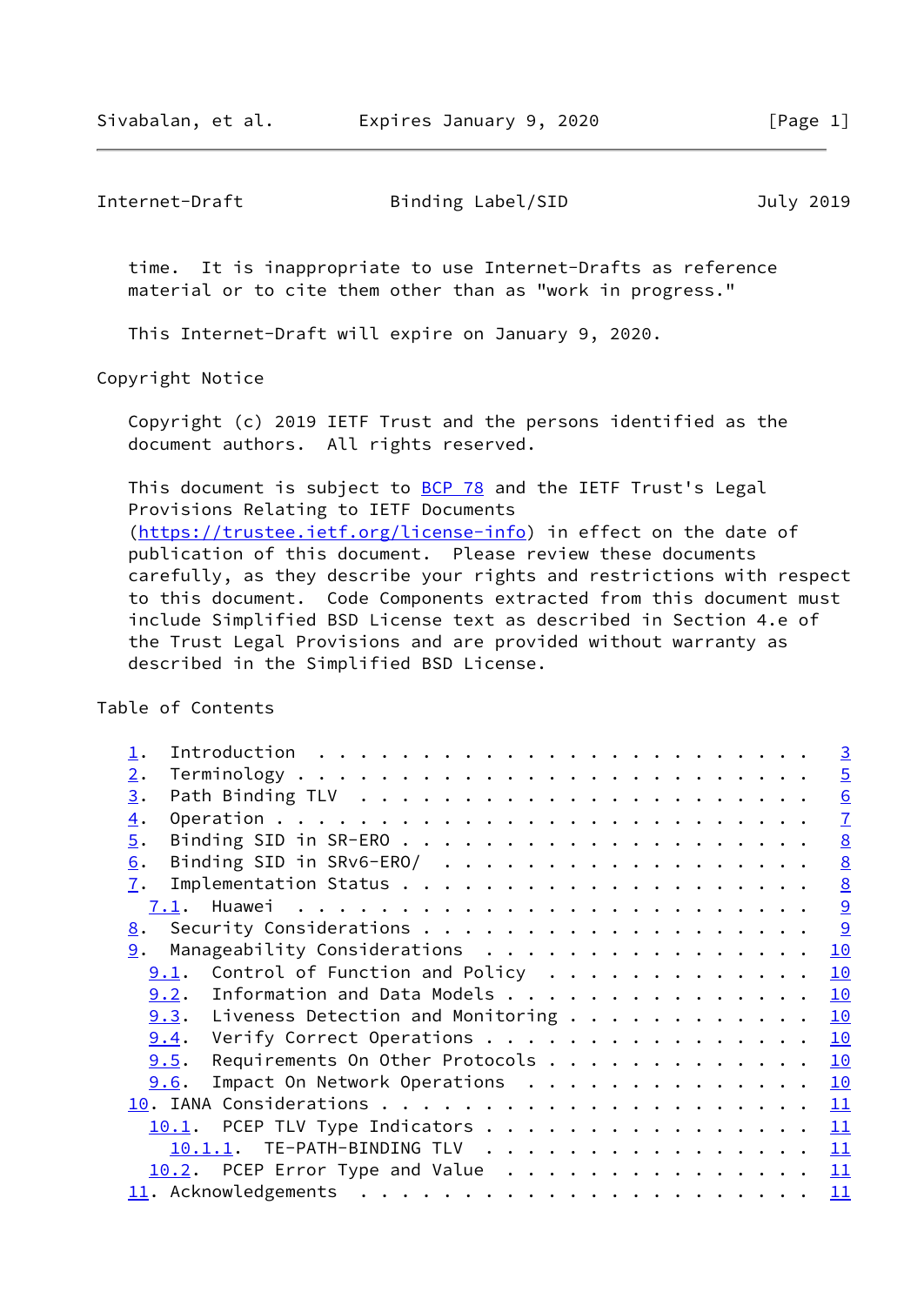| 12.1. Normative References 12         |
|---------------------------------------|
| 12.2. Informative References 13       |
| Appendix A. Contributor Addresses  15 |
|                                       |

| Sivabalan, et al. | Expires January 9, 2020 | [Page 2] |
|-------------------|-------------------------|----------|
|-------------------|-------------------------|----------|

<span id="page-2-1"></span>

#### <span id="page-2-0"></span>[1](#page-2-0). Introduction

 A PCE can compute Traffic Engineering paths (TE paths) through a network that are subject to various constraints. Currently, TE paths are either set up using the RSVP-TE signaling protocol or Segment Routing (SR). We refer to such paths as RSVP-TE paths and SR-TE paths respectively in this document.

As per [\[RFC8402](https://datatracker.ietf.org/doc/pdf/rfc8402)] SR allows a headend node to steer a packet flow along any path. The headend node is said to steer a flow into an Segment Routing Policy (SR Policy). Further, as per [\[I-D.ietf-spring-segment-routing-policy](#page-14-0)], an SR Policy is a framework that enables instantiation of an ordered list of segments on a node for implementing a source routing policy with a specific intent for traffic steering from that node.

As described in [\[RFC8402](https://datatracker.ietf.org/doc/pdf/rfc8402)], Binding Segment Identifier (BSID) is bound to an Segment Routed (SR) Policy, instantiation of which may involve a list of SIDs. Any packets received with an active segment equal to BSID are steered onto the bound SR Policy. A BSID may be either a local (SRLB) or a global (SRGB) SID. As per Section 6.4 of [\[I-D.ietf-spring-segment-routing-policy](#page-14-0)] a BSID can also be associated with any type of interfaces or tunnel to enable the use of a non-SR interface or tunnels as segments in a SID-list.

 [RFC5440] describes the Path Computation Element Protocol (PCEP) for communication between a Path Computation Client (PCC) and a PCE or between a pair of PCEs as per [[RFC4655](https://datatracker.ietf.org/doc/pdf/rfc4655)]. [[RFC8231](https://datatracker.ietf.org/doc/pdf/rfc8231)] specifies extension to PCEP that allows a PCC to delegate its LSPs to a stateful PCE. A stateful PCE can then update the state of LSPs delegated to it. [[RFC8281](https://datatracker.ietf.org/doc/pdf/rfc8281)] specifies a mechanism allowing a PCE to dynamically instantiate an LSP on a PCC by sending the path and characteristics. The PCEP extension to setup and maintain SR-TE paths is specified in [[I-D.ietf-pce-segment-routing\]](#page-2-2).

<span id="page-2-2"></span>[I-D.ietf-pce-segment-routing] provides a mechanism for a network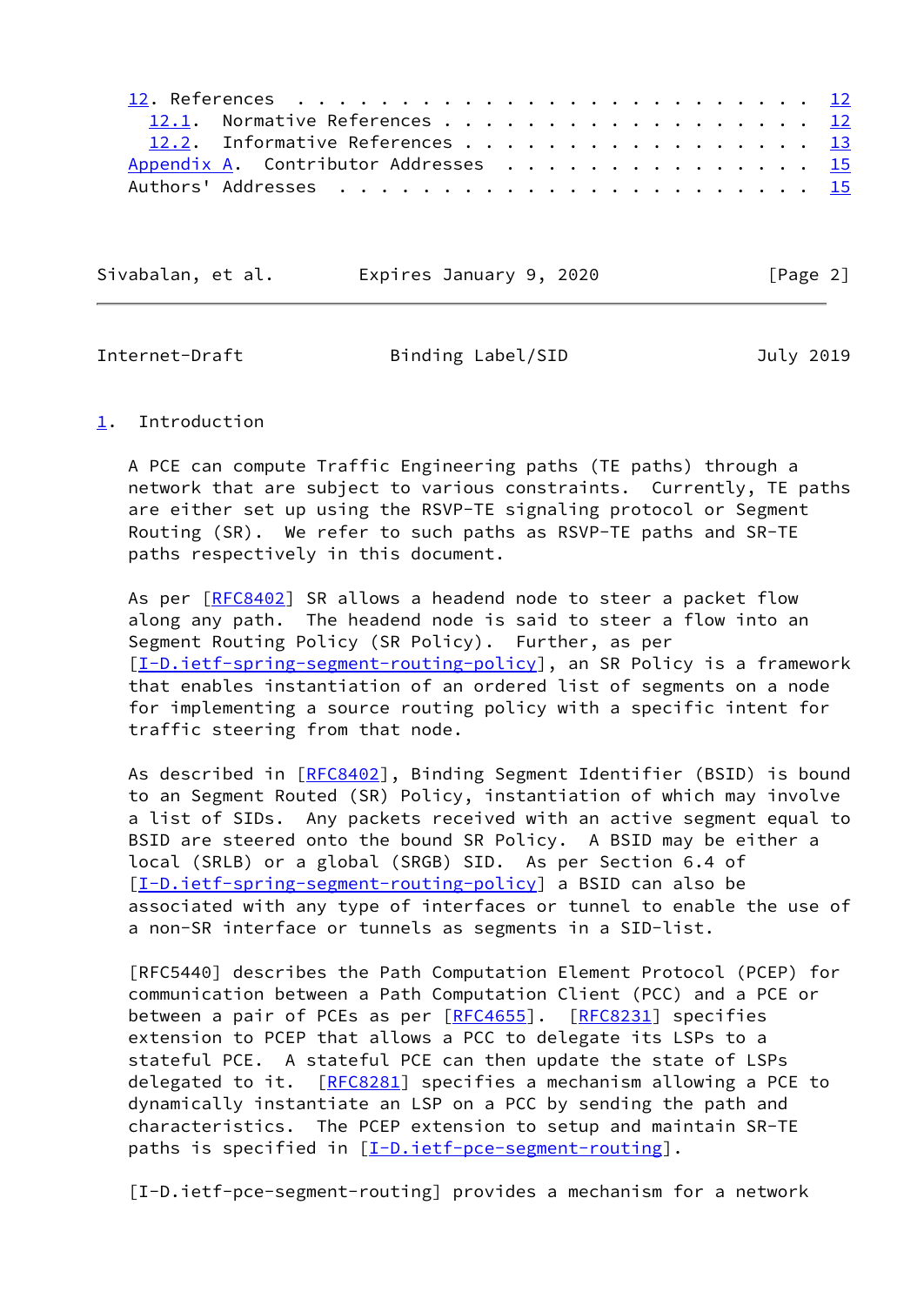controller (acting as a PCE) to instantiate candidate paths for an SR Policy onto a head-end node (acting as a PCC) using PCEP. For more information on the SR Policy Architecture, see [\[I-D.ietf-spring-segment-routing-policy](#page-14-0)].

 Binding label/SID has local significance to the ingress node of the corresponding TE path. When a stateful PCE is deployed for setting up TE paths, it may be desirable to report the binding label or SID to the stateful PCE for the purpose of enforcing end-to-end TE/SR policy. A sample Data Center (DC) use-case is illustrated in the following diagram. In the MPLS DC network, an SR LSP (without traffic engineering) is established using a prefix SID advertised by

| Sivabalan, et al. | Expires January 9, 2020 | [Page 3] |
|-------------------|-------------------------|----------|
|-------------------|-------------------------|----------|

Internet-Draft Binding Label/SID July 2019

BGP (see  $[\underline{I-D.iett-idr-bgp-prefix-sid}]$ ). In IP/MPLS WAN, an SR-TE LSP is setup using the PCE. The list of SIDs of the SR-TE LSP is {A, B, C, D}. The gateway node 1 (which is the PCC) allocates a binding SID X and reports it to the PCE. In order for the access node to steer the traffic over the SR-TE LSP, the PCE passes the SID stack {Y, X} where Y is the prefix SID of the gateway node-1 to the access node. In the absence of the binding SID X, the PCE should pass the SID stack {Y, A, B, C, D} to the access node. This example also illustrates the additional benefit of using the binding SID to reduce the number of SIDs imposed on the access nodes with a limited forwarding capacity.

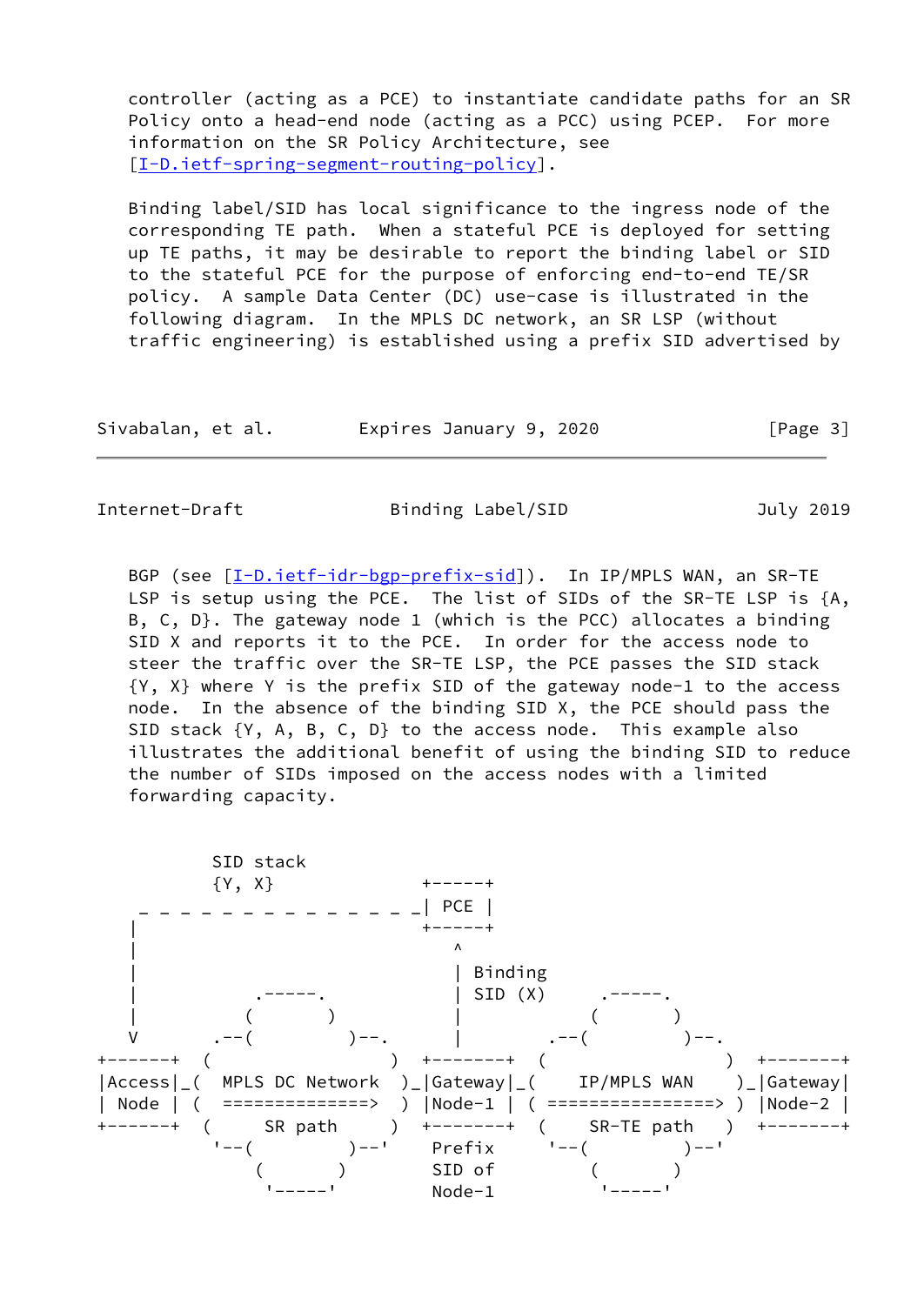## Figure 1: A sample Use-case of Binding SID

 A PCC could report the binding label/SID allocated by it to the stateful PCE via Path Computation State Report (PCRpt) message. It is also possible for a stateful PCE to request a PCC to allocate a specific binding label/SID by sending an Path Computation Update Request (PCUpd) message. If the PCC can successfully allocate the specified binding value, it reports the binding value to the PCE. Otherwise, the PCC sends an error message to the PCE indicating the cause of the failure. A local policy or configuration at the PCC SHOULD dictate if the binding label/SID needs to be assigned.

 In this document, we introduce a new OPTIONAL TLV that a PCC can use in order to report the binding label/SID associated with a TE LSP, or

| Sivabalan, et al. | Expires January 9, 2020 | [Page 4] |
|-------------------|-------------------------|----------|
|                   |                         |          |

<span id="page-4-1"></span>Internet-Draft Binding Label/SID July 2019

 a PCE to request a PCC to allocate a specific binding label/SID value. This TLV is intended for TE LSPs established using RSVP-TE, SR, or any other future method. Also, in the case of SR-TE LSPs, the TLV can carry a binding MPLS label (for SR-TE path with MPLS data plane) or a binding IPv6 SID (e.g., IPv6 address for SR-TE paths with IPv6 data-plane). Binding value means either MPLS label or SID throughout this document.

Additionally, to support the PCE based central controller [[RFC8283](https://datatracker.ietf.org/doc/pdf/rfc8283)] operation where the PCE would take responsibility for managing some part of the MPLS label space for each of the routers that it controls, the PCE could directly make the binding label/SID allocation and inform the PCC. See [\[I-D.ietf-pce-pcep-extension-for-pce-controller](#page-14-2)] for details.

## <span id="page-4-0"></span>[2](#page-4-0). Terminology

The following terminologies are used in this document:

BSID: Binding Segment Identifier.

LER: Label Edge Router.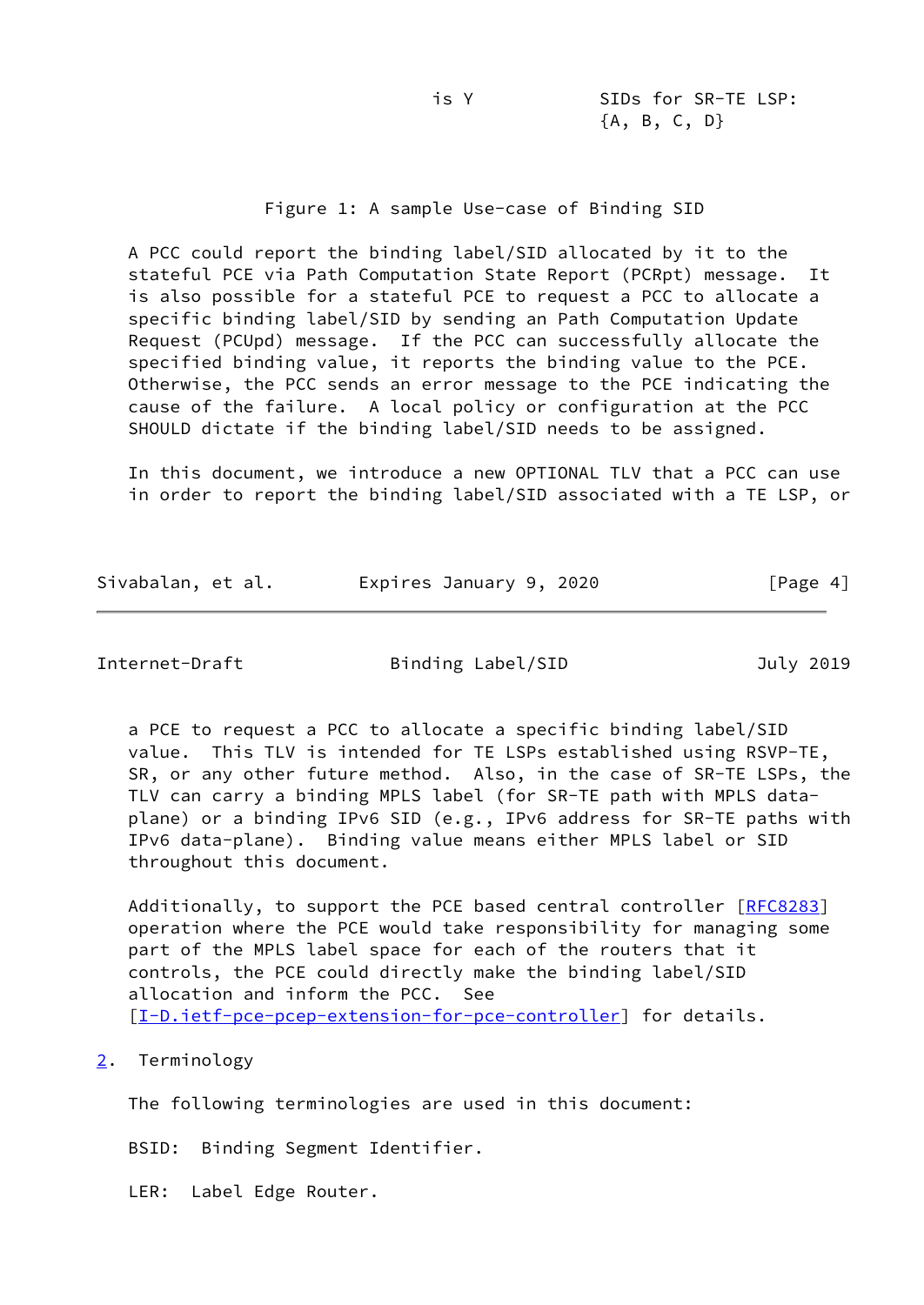- LSP: Label Switched Path.
- LSR: Label Switching Router.
- PCC: Path Computation Client.
- PCE: Path Computation Element

PCEP: Path Computation Element Protocol.

RSVP-TE: Resource ReserVation Protocol-Traffic Engineering.

SID: Segment Identifier.

SR: Segment Routing.

SRGB: Segment Routing Global Block.

SRLB: Segment Routing Local Block.

TLV: Type, Length, and Value.

| Sivabalan, et al.<br>Expires January 9, 2020<br>[Page 5] |  |
|----------------------------------------------------------|--|
|----------------------------------------------------------|--|

<span id="page-5-1"></span>

| Internet-Draft | Binding Label/SID | July 2019 |
|----------------|-------------------|-----------|
|----------------|-------------------|-----------|

## <span id="page-5-0"></span>[3](#page-5-0). Path Binding TLV

 The new optional TLV is called "TE-PATH-BINDING TLV" whose format is shown in the diagram below is defined to carry binding label or SID for a TE path. This TLV is associated with the LSP object specified in ([\[RFC8231](https://datatracker.ietf.org/doc/pdf/rfc8231)]). The type of this TLV is to be allocated by IANA.

0 1 2 3 0 1 2 3 4 5 6 7 8 9 0 1 2 3 4 5 6 7 8 9 0 1 2 3 4 5 6 7 8 9 0 1 +-+-+-+-+-+-+-+-+-+-+-+-+-+-+-+-+-+-+-+-+-+-+-+-+-+-+-+-+-+-+-+-+ | Type | Length | +-+-+-+-+-+-+-+-+-+-+-+-+-+-+-+-+-+-+-+-+-+-+-+-+-+-+-+-+-+-+-+-+ | BT | Reserved | Reserved +-+-+-+-+-+-+-+-+-+-+-+-+-+-+-+-+-+-+-+-+-+-+-+-+-+-+-+-+-+-+-+-+ Binding Value (variable length)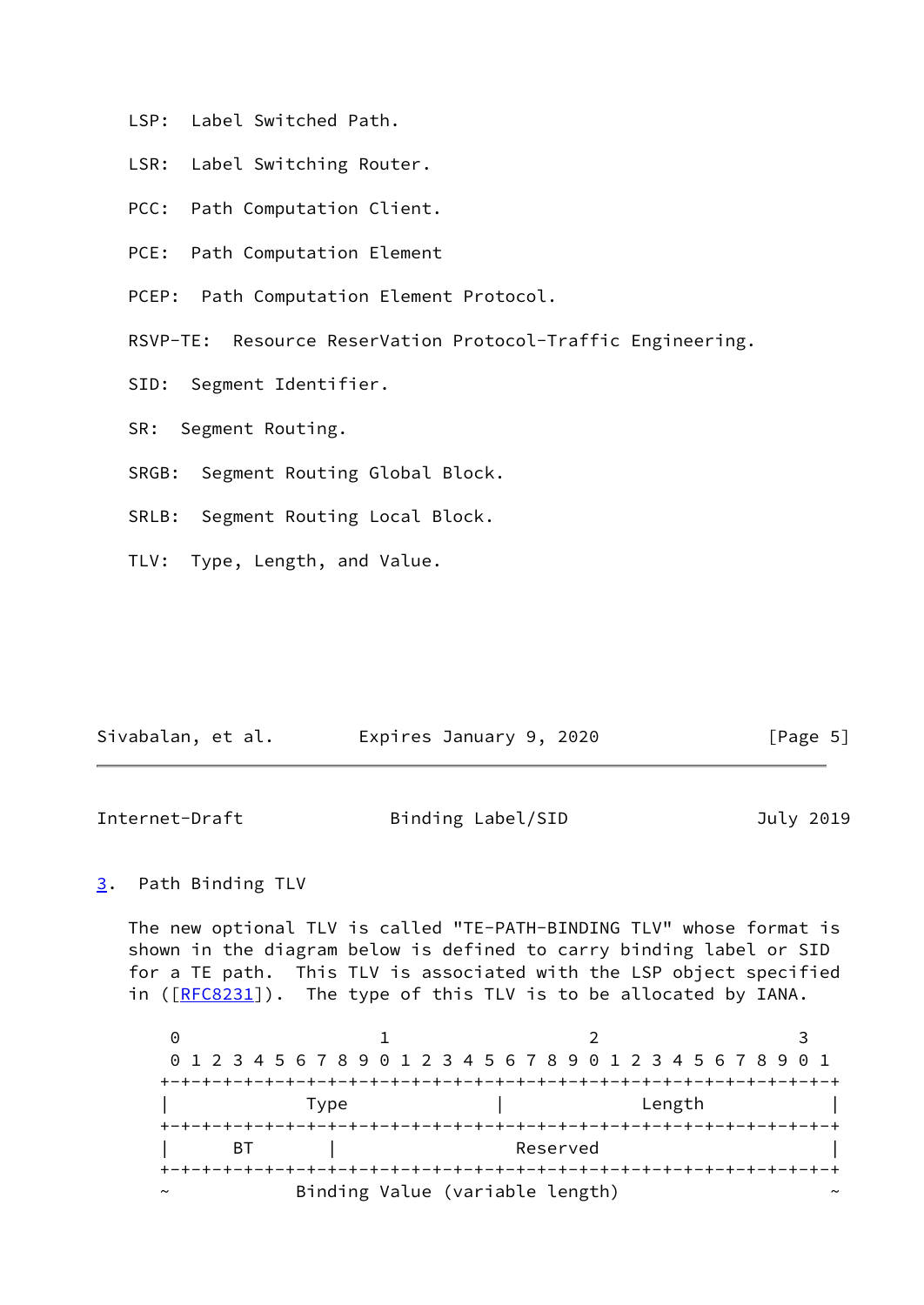#### Figure 2: TE-PATH-BINDING TLV

 TE-PATH-BINDING TLV is a generic TLV such that it is able to carry MPLS label binding as well as SRV6 Binding SID. It is formatted according to the rules specified in [\[RFC5440](https://datatracker.ietf.org/doc/pdf/rfc5440)].

 Binding Type (BT): A one byte field identifies the type of binding included in the TLV. This document specifies the following BT values:

- o BT = 0: The binding value is an MPLS label carried in the format specified in [\[RFC5462](https://datatracker.ietf.org/doc/pdf/rfc5462)] where only the label value is valid, and other fields (TC, S, and TTL) fields MUST be considered invalid. The Length MUST be set to 6.
- o BT = 1: Similar to the case where BT is 0 except that all the fields on the MPLS label entry are set on transmission. However, the receiver MAY choose to override TC, S, and TTL values according its local policy.
- o BT = 2: The binding value is a SRv6 SID with a format of an 16 byte IPv6 address, representing the binding SID for SRv6.

Reserved: MUST be set to 0 while sending and ignored on receipt.

 Binding Value: A variable length field, padded with trailing zeros to a 4-byte boundary. For the BT as 0, the 20 bits represents the MPLS label. For the BT as 1, the 32-bits represents the label stack entry as per  $[REC5462]$ . For the BT as 2, the 128-bits represent the SRv6 SID.

| Sivabalan, et al. | Expires January 9, 2020 | [Page 6] |
|-------------------|-------------------------|----------|
|-------------------|-------------------------|----------|

<span id="page-6-1"></span>Internet-Draft Binding Label/SID July 2019

#### <span id="page-6-0"></span>[4](#page-6-0). Operation

 The binding value is allocated by the PCC and reported to a PCE via PCRpt message. If a PCE does not recognize the TE-PATH-BINDING TLV, it MUST ignore the TLV in accordance with ([[RFC5440\]](https://datatracker.ietf.org/doc/pdf/rfc5440)). If a PCE recognizes the TLV but does not support the TLV, it MUST send PCErr with Error-Type = 2 (Capability not supported).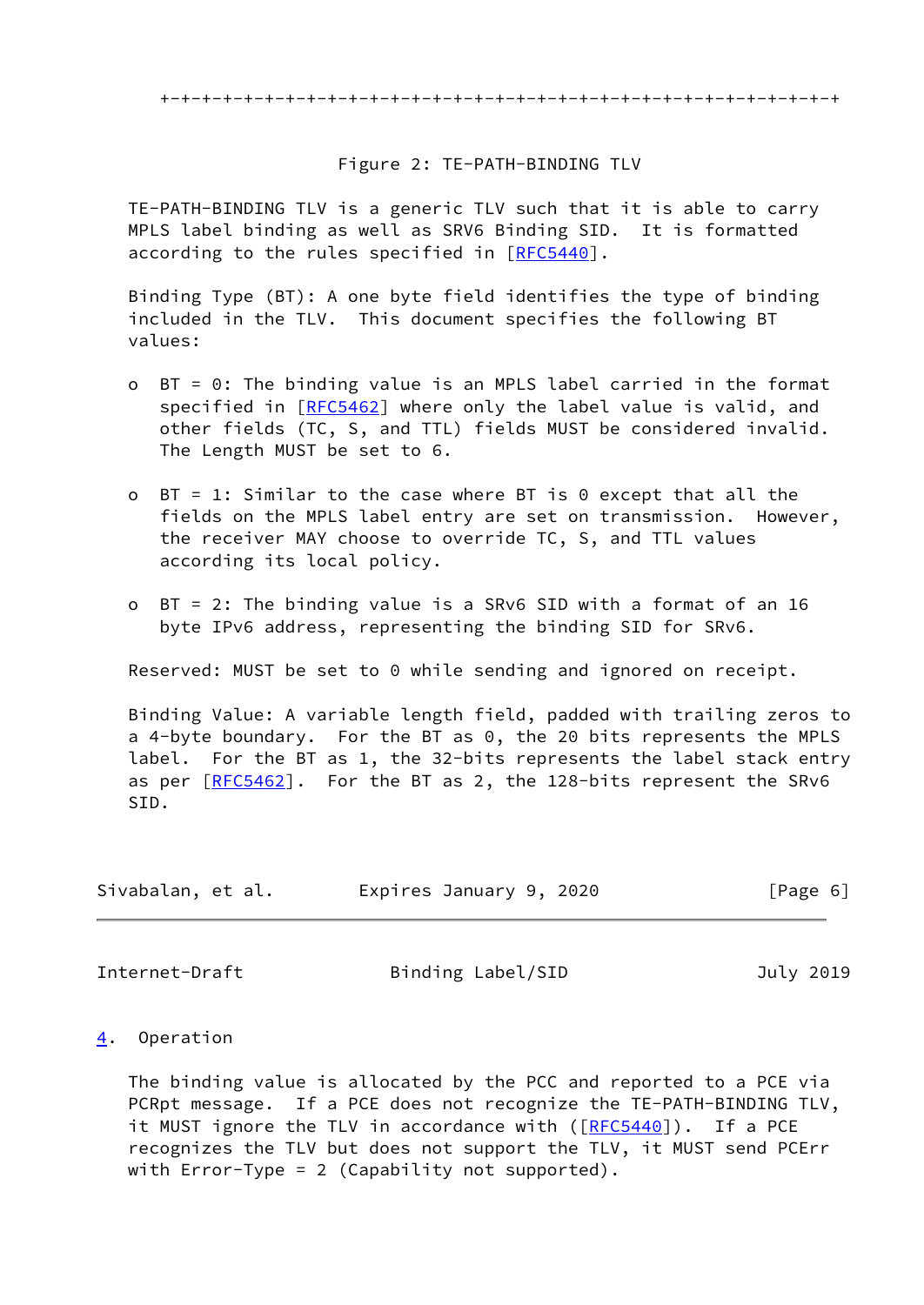If a TE-PATH-BINDING TLV is absent in PCRpt message, PCE MUST assume that the corresponding LSP does not have any binding. If there are more than one TE-PATH-BINDING TLVs, only the first TLV MUST be processed and the rest MUST be silently ignored. If a PCE recognizes an invalid binding value (e.g., label value from the reserved label space when MPLS label binding is used), it MUST send the PCErr message with Error-Type = 10 ("Reception of an invalid object") and Error Value = TBD ("Bad label value") as specified in [\[I-D.ietf-pce-segment-routing](#page-2-2)].

 If a PCE requires a PCC to allocate a specific binding value, it may do so by sending a PCUpd or PCInitiate message containing a TE-PATH- BINDING TLV. If the value can be successfully allocated, the PCC reports the binding value to the PCE. If the PCC considers the binding value specified by the PCE invalid, it MUST send a PCErr message with Error-Type = TBD ("Binding label/SID failure") and Error Value = TBD ("Invalid SID"). If the binding value is valid, but the PCC is unable to allocate the binding value, it MUST send a PCErr message with Error-Type = TBD ("Binding label/SID failure") and Error Value = TBD ("Unable to allocate the specified label/SID").

 If a PCC receives TE-PATH-BINDING TLV in any message other than PCUpd or PCInitiate, it MUST close the corresponding PCEP session with the reason "Reception of a malformed PCEP message" (according to [\[RFC5440](https://datatracker.ietf.org/doc/pdf/rfc5440)]). Similarly, if a PCE receives a TE-PATH-BINDING TLV in any message other than a PCRpt or if the TE-PATH-BINDING TLV is associated with any object other than LSP object, the PCE MUST close the corresponding PCEP session with the reason "Reception of a malformed PCEP message" (according to  $[REC5440]$ ).

 If a PCC wishes to withdraw or modify a previously reported binding value, it MUST send a PCRpt message without any TE-PATH-BINDING TLV or with the TE-PATH-BINDING TLV containing the new binding value respectively.

 If a PCE wishes to modify a previously requested binding value, it MUST send a PCUpd message with TE-PATH-BINDING TLV containing the new binding value. Absence of TE-PATH-BINDING TLV in PCUpd message means that the PCE does not specify a binding value in which case the binding value allocation is governed by the PCC's local policy.

Sivabalan, et al. **Expires January 9, 2020** [Page 7]

<span id="page-7-0"></span>Internet-Draft Binding Label/SID July 2019

If a PCC receives a valid binding value from a PCE which is different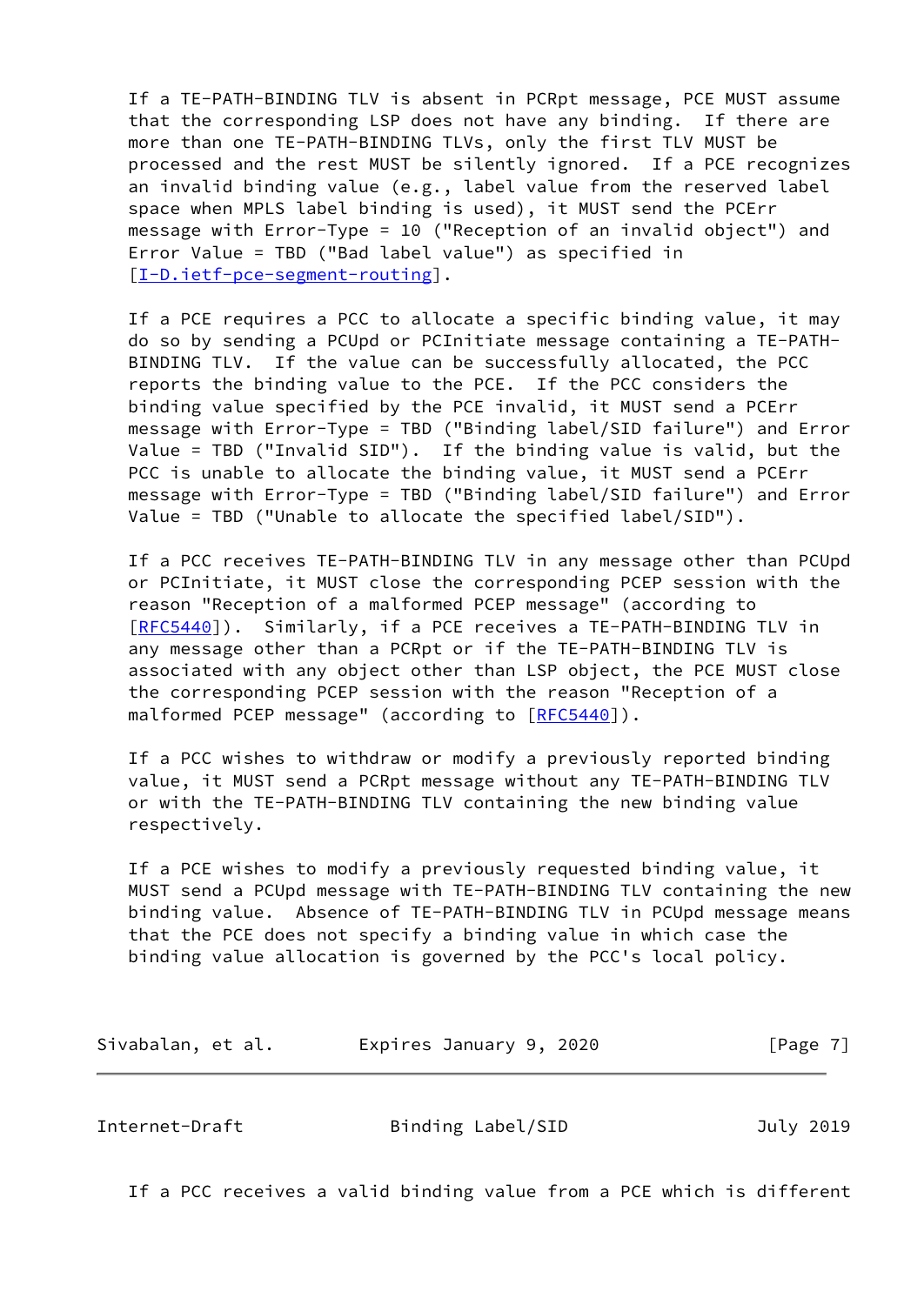than the current binding value, it MUST try to allocate the new value. If the new binding value is successfully allocated, the PCC MUST report the new value to the PCE. Otherwise, it MUST send a PCErr message with Error-Type = TBD ("Binding label/SID failure") and Error Value = TBD ("Unable to allocate the specified label/SID").

 In some cases, a stateful PCE can request the PCC to allocate a binding value. It may do so by sending a PCUpd message containing an empty TE-PATH-BINDING TLV, i.e., no binding value is specified (making the length field of the TLV as 2). A PCE can also make the request PCC to allocate a binding at the time of initiation by sending a PCInitiate message with an empty TE-PATH-BINDING TLV.

<span id="page-8-0"></span>[5](#page-8-0). Binding SID in SR-ERO

 In PCEP messages, LSP route information is carried in the Explicit Route Object (ERO), which consists of a sequence of subobjects. [\[I-D.ietf-pce-segment-routing](#page-2-2)] defines a new ERO subobject "SR-ERO subobject" capable of carrying a SID as well as the identity of the node/adjacency (NAI) represented by the SID. The NAI Type (NT) field indicates the type and format of the NAI contained in the SR-ERO. In case of binding SID, the NAI MUST NOT be included and NT MUST be set to zero. So as per Section 5.2.1 of  $[I-D.iet f-pce-segment-routine]$ , for NT=0, the F bit MUST be 1, the S bit needs to be zero and the Length MUST be 8. Further the M bit MUST be set. If these conditions are not met, the entire ERO MUST be considered invalid and a PCErr message is sent with Error-Type = 10 ("Reception of an invalid object") and Error-Value = 11 ("Malformed object").

<span id="page-8-1"></span>[6](#page-8-1). Binding SID in SRv6-ERO/

 [I-D.ietf-pce-segment-routing] defines a new ERO subobject "SRv6-ERO subobject" for SRv6 SID. The NAI MUST NOT be included and NT MUST be set to zero. So as per Section 5.2.1 of [\[I-D.ietf-pce-segment-routing](#page-2-2)], for NT=0, the F bit MUST be 1, the S bit needs to be zero and the Length MUST be 24. If these conditions are not met, the entire ERO is considered invalid and a PCErr message is sent with Error-Type = 10 ("Reception of an invalid object") and Error-Value = 11 ("Malformed object") (as per [\[I-D.ietf-pce-segment-routing](#page-2-2)]).

<span id="page-8-2"></span>[7](#page-8-2). Implementation Status

 [Note to the RFC Editor - remove this section before publication, as well as remove the reference to [RFC 7942](https://datatracker.ietf.org/doc/pdf/rfc7942).]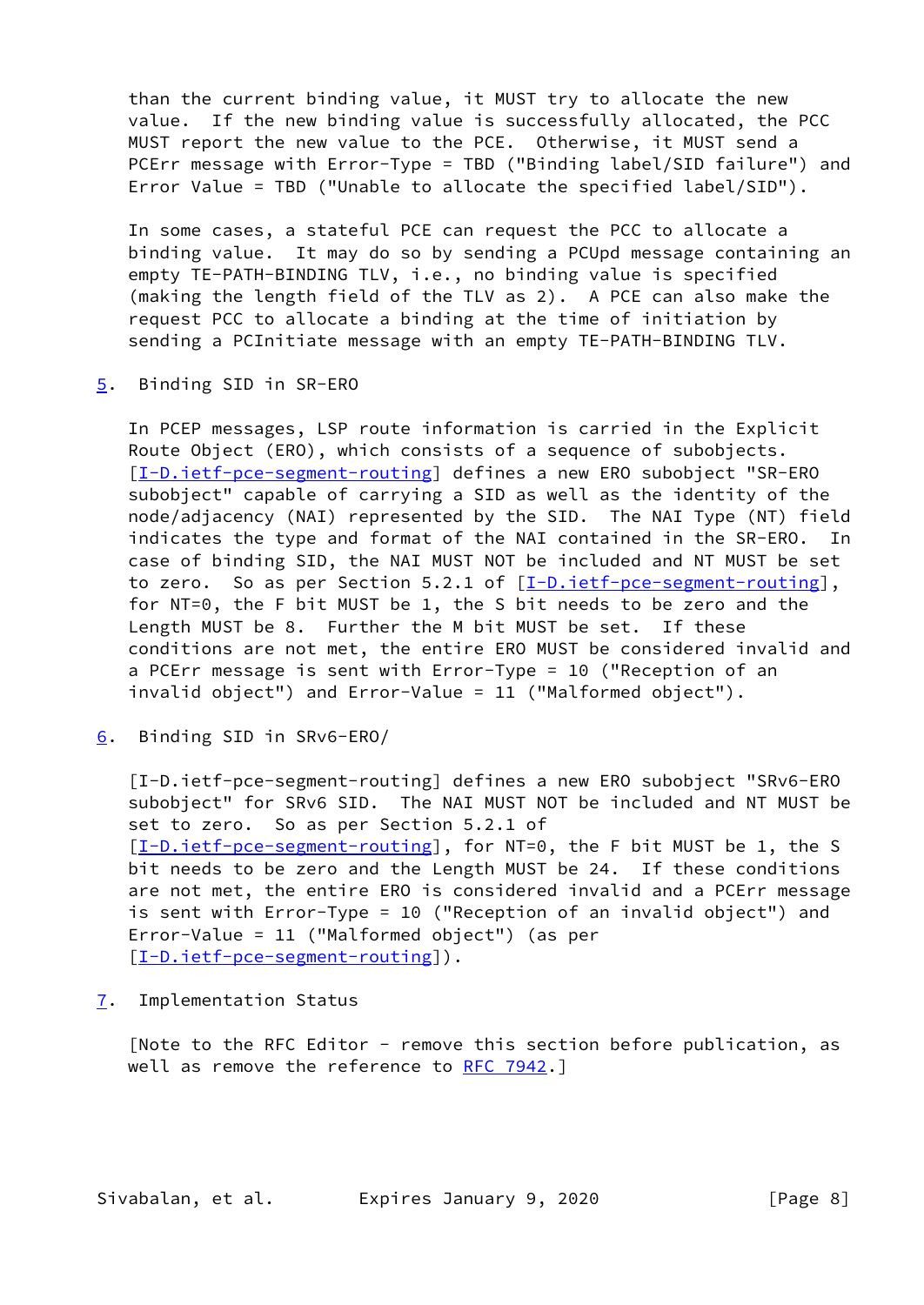<span id="page-9-1"></span> This section records the status of known implementations of the protocol defined by this specification at the time of posting of this Internet-Draft, and is based on a proposal described in [\[RFC7942](https://datatracker.ietf.org/doc/pdf/rfc7942)]. The description of implementations in this section is intended to assist the IETF in its decision processes in progressing drafts to RFCs. Please note that the listing of any individual implementation here does not imply endorsement by the IETF. Furthermore, no effort has been spent to verify the information presented here that was supplied by IETF contributors. This is not intended as, and must not be construed to be, a catalog of available implementations or their features. Readers are advised to note that other implementations may exist.

According to [\[RFC7942](https://datatracker.ietf.org/doc/pdf/rfc7942)], "this will allow reviewers and working groups to assign due consideration to documents that have the benefit of running code, which may serve as evidence of valuable experimentation and feedback that have made the implemented protocols more mature. It is up to the individual working groups to use this information as they see fit".

#### <span id="page-9-0"></span>[7.1](#page-9-0). Huawei

- o Organization: Huawei
- o Implementation: Huawei's Router and Controller
- o Description: An experimental code-point is used and plan to request early code-point allocation from IANA after WG adoption.
- o Maturity Level: Production
- o Coverage: Full
- o Contact: mahendrasingh@huawei.com

## <span id="page-9-2"></span>[8](#page-9-2). Security Considerations

The security considerations described in [\[RFC5440](https://datatracker.ietf.org/doc/pdf/rfc5440)], [\[RFC8231](https://datatracker.ietf.org/doc/pdf/rfc8231)], [\[RFC8281](https://datatracker.ietf.org/doc/pdf/rfc8281)] and [[I-D.ietf-pce-segment-routing\]](#page-2-2) are applicable to this specification. No additional security measure is required.

As described [\[I-D.ietf-pce-segment-routing](#page-2-2)], SR allows a network controller to instantiate and control paths in the network. A rouge PCE can manipulate binding SID allocations to move traffic around for some other LSPs that uses BSID in its SR-ERO.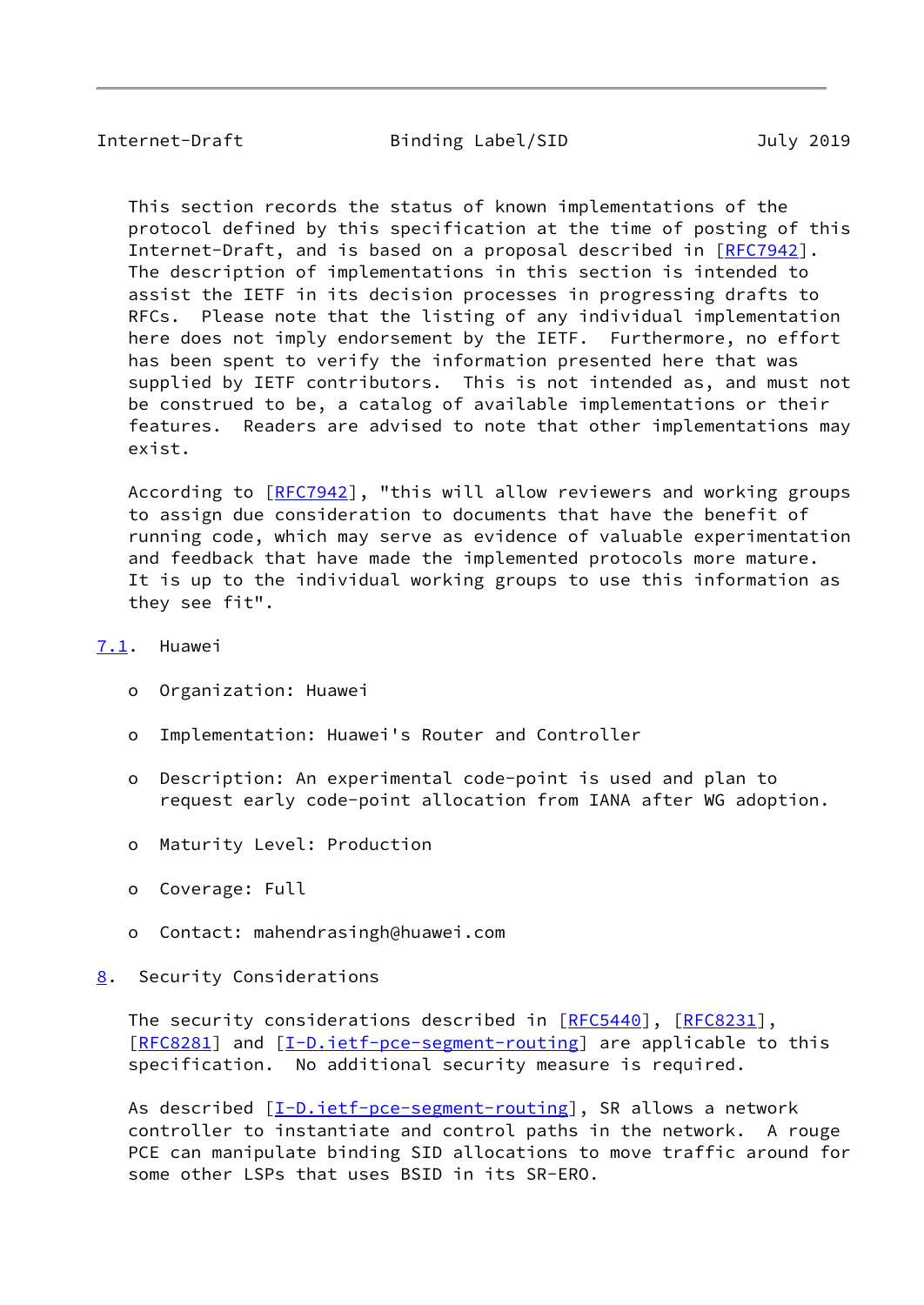Thus, as per  $[RECS231]$ , it is RECOMMENDED that these PCEP extensions only be activated on authenticated and encrypted sessions across PCEs

| Sivabalan, et al. | Expires January 9, 2020 | [Page 9] |
|-------------------|-------------------------|----------|
|-------------------|-------------------------|----------|

<span id="page-10-1"></span>

| Internet-Draft | Binding Label/SID | July 2019 |
|----------------|-------------------|-----------|
|                |                   |           |

 and PCCs belonging to the same administrative authority, using Transport Layer Security (TLS) [\[RFC8253](https://datatracker.ietf.org/doc/pdf/rfc8253)], as per the recommendations and best current practices in [[RFC7525](https://datatracker.ietf.org/doc/pdf/rfc7525)] (unless explicitly set aside in [[RFC8253\]](https://datatracker.ietf.org/doc/pdf/rfc8253)).

<span id="page-10-0"></span>[9](#page-10-0). Manageability Considerations

 All manageability requirements and considerations listed in [\[RFC5440](https://datatracker.ietf.org/doc/pdf/rfc5440)], [[RFC8231\]](https://datatracker.ietf.org/doc/pdf/rfc8231), and [[I-D.ietf-pce-segment-routing\]](#page-2-2) apply to PCEP protocol extensions defined in this document. In addition, requirements and considerations listed in this section apply.

<span id="page-10-2"></span>[9.1](#page-10-2). Control of Function and Policy

 A PCC implementation SHOULD allow the operator to configure the policy based on which PCC needs to allocates the binding label/SID.

<span id="page-10-3"></span>[9.2](#page-10-3). Information and Data Models

The PCEP YANG module  $[\underline{I-D.i}etf-pce-pcep-yang]$  could be extended to include policy configuration for binding label/SID allocation.

<span id="page-10-4"></span>[9.3](#page-10-4). Liveness Detection and Monitoring

 Mechanisms defined in this document do not imply any new liveness detection and monitoring requirements in addition to those already listed in [[RFC5440](https://datatracker.ietf.org/doc/pdf/rfc5440)].

<span id="page-10-5"></span>[9.4](#page-10-5). Verify Correct Operations

 Mechanisms defined in this document do not imply any new operation verification requirements in addition to those already listed in [\[RFC5440](https://datatracker.ietf.org/doc/pdf/rfc5440)], [[RFC8231\]](https://datatracker.ietf.org/doc/pdf/rfc8231), and [[I-D.ietf-pce-segment-routing\]](#page-2-2).

<span id="page-10-6"></span>[9.5](#page-10-6). Requirements On Other Protocols

 Mechanisms defined in this document do not imply any new requirements on other protocols.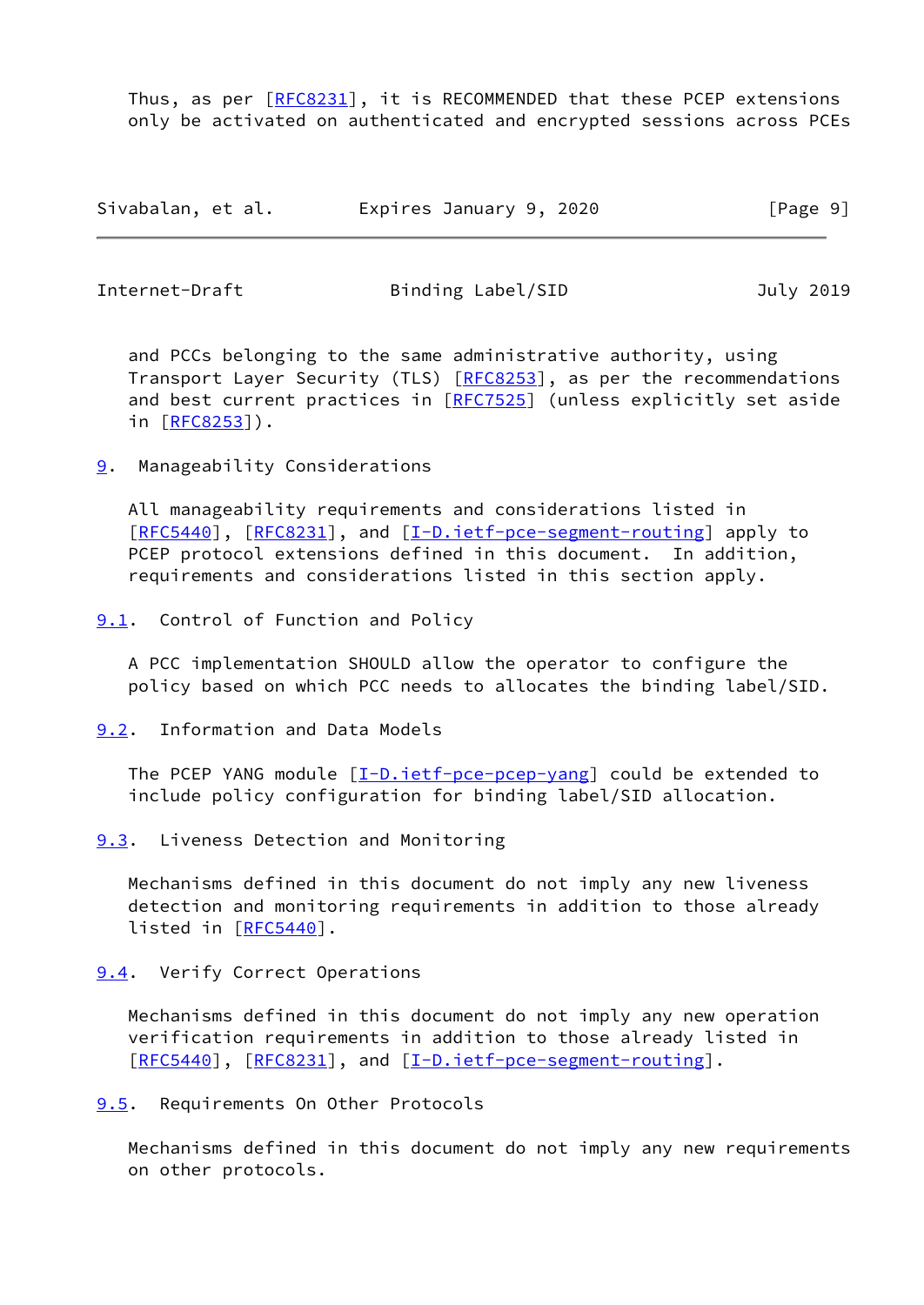#### <span id="page-11-0"></span>[9.6](#page-11-0). Impact On Network Operations

Mechanisms defined in [[RFC5440](https://datatracker.ietf.org/doc/pdf/rfc5440)], [\[RFC8231](https://datatracker.ietf.org/doc/pdf/rfc8231)], and [\[I-D.ietf-pce-segment-routing](#page-2-2)] also apply to PCEP extensions defined in this document. Further, the mechanism described in this document can help the operator to request control of the LSPs at a particular PCE.

| Expires January 9, 2020<br>Sivabalan, et al. | [Page 10] |
|----------------------------------------------|-----------|
|----------------------------------------------|-----------|

<span id="page-11-2"></span>Internet-Draft Binding Label/SID July 2019

<span id="page-11-1"></span>[10.](#page-11-1) IANA Considerations

<span id="page-11-3"></span>[10.1](#page-11-3). PCEP TLV Type Indicators

 This document defines a new PCEP TLV; IANA is requested to make the following allocations from the "PCEP TLV Type Indicators" sub registry of the PCEP Numbers registry, as follows:

| Value | Name            | Reference     |
|-------|-----------------|---------------|
| TRD.  | TE-PATH-BINDING | This document |

<span id="page-11-4"></span>[10.1.1](#page-11-4). TE-PATH-BINDING TLV

 IANA is requested to create a sub-registry to manage the value of the Binding Type field in the TE-PATH-BINDING TLV.

| Value | Description      | Reference     |  |  |
|-------|------------------|---------------|--|--|
| 0     | MPLS Label       | This document |  |  |
|       | MPLS Label Stack | This document |  |  |
|       | Entry            |               |  |  |
|       | SRV6 SID         | This document |  |  |

## <span id="page-11-5"></span>[10.2](#page-11-5). PCEP Error Type and Value

 This document defines a new Error-type and Error-Values for the PCErr message. IANA is requested to allocate new error-type and error values within the "PCEP-ERROR Object Error Types and Values" subregistry of the PCEP Numbers registry, as follows: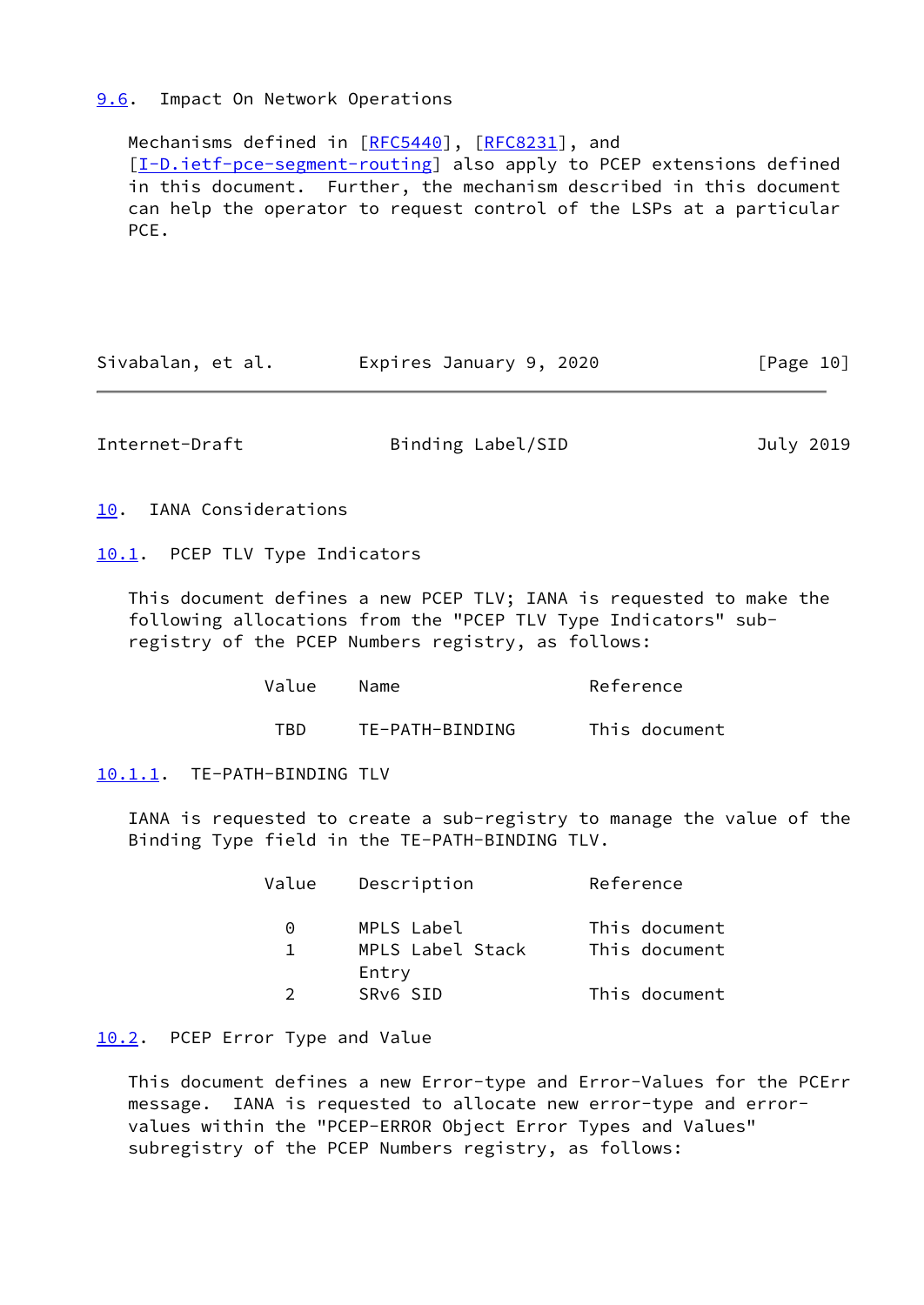Error-Type Meaning ---------- ------- TBD Binding label/SID failure: Error-value = TBD: Invalid SID Error-value = TBD: Unable to allocate the specified label/SID

<span id="page-12-0"></span>[11.](#page-12-0) Acknowledgements

We like to thank Milos Fabian for his valuable comments.

| Sivabalan, et al. | Expires January 9, 2020 | [Page 11] |
|-------------------|-------------------------|-----------|
|-------------------|-------------------------|-----------|

<span id="page-12-2"></span>Internet-Draft Binding Label/SID July 2019

## <span id="page-12-1"></span>[12.](#page-12-1) References

<span id="page-12-3"></span>[12.1](#page-12-3). Normative References

- [RFC2119] Bradner, S., "Key words for use in RFCs to Indicate Requirement Levels", [BCP 14](https://datatracker.ietf.org/doc/pdf/bcp14), [RFC 2119](https://datatracker.ietf.org/doc/pdf/rfc2119), DOI 10.17487/RFC2119, March 1997, <[https://www.rfc-editor.org/info/rfc2119>](https://www.rfc-editor.org/info/rfc2119).
- [RFC5440] Vasseur, JP., Ed. and JL. Le Roux, Ed., "Path Computation Element (PCE) Communication Protocol (PCEP)", [RFC 5440](https://datatracker.ietf.org/doc/pdf/rfc5440), DOI 10.17487/RFC5440, March 2009, <[https://www.rfc-editor.org/info/rfc5440>](https://www.rfc-editor.org/info/rfc5440).
- [RFC5462] Andersson, L. and R. Asati, "Multiprotocol Label Switching (MPLS) Label Stack Entry: "EXP" Field Renamed to "Traffic Class" Field", [RFC 5462](https://datatracker.ietf.org/doc/pdf/rfc5462), DOI 10.17487/RFC5462, February 2009, [<https://www.rfc-editor.org/info/rfc5462](https://www.rfc-editor.org/info/rfc5462)>.
- [RFC7525] Sheffer, Y., Holz, R., and P. Saint-Andre, "Recommendations for Secure Use of Transport Layer Security (TLS) and Datagram Transport Layer Security (DTLS)", [BCP 195,](https://datatracker.ietf.org/doc/pdf/bcp195) [RFC 7525](https://datatracker.ietf.org/doc/pdf/rfc7525), DOI 10.17487/RFC7525, May 2015, [<https://www.rfc-editor.org/info/rfc7525](https://www.rfc-editor.org/info/rfc7525)>.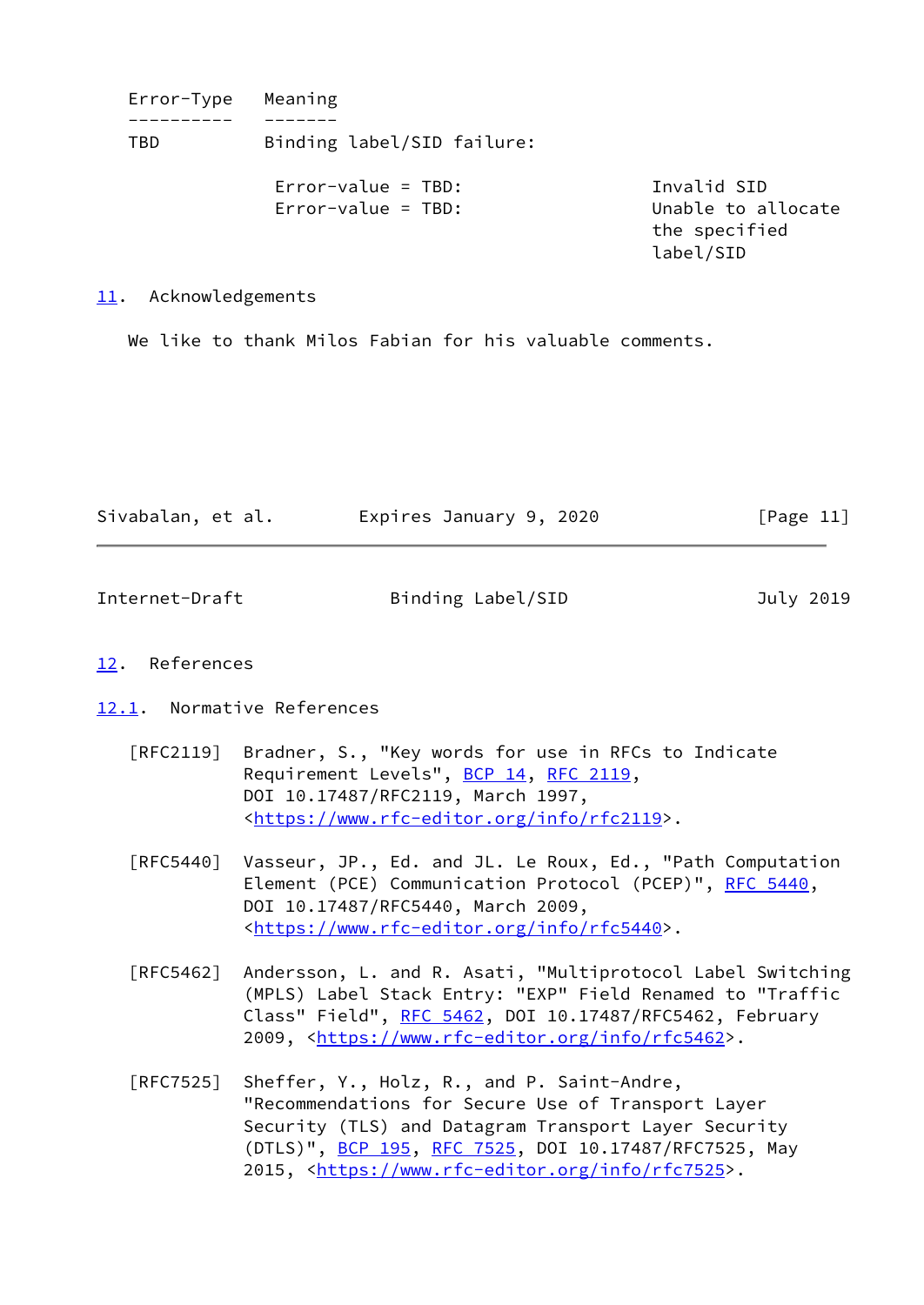- [RFC7942] Sheffer, Y. and A. Farrel, "Improving Awareness of Running Code: The Implementation Status Section", [BCP 205](https://datatracker.ietf.org/doc/pdf/bcp205), [RFC 7942,](https://datatracker.ietf.org/doc/pdf/rfc7942) DOI 10.17487/RFC7942, July 2016, <[https://www.rfc-editor.org/info/rfc7942>](https://www.rfc-editor.org/info/rfc7942).
- [RFC8174] Leiba, B., "Ambiguity of Uppercase vs Lowercase in [RFC](https://datatracker.ietf.org/doc/pdf/rfc2119) [2119](https://datatracker.ietf.org/doc/pdf/rfc2119) Key Words", [BCP 14](https://datatracker.ietf.org/doc/pdf/bcp14), [RFC 8174,](https://datatracker.ietf.org/doc/pdf/rfc8174) DOI 10.17487/RFC8174, May 2017, [<https://www.rfc-editor.org/info/rfc8174](https://www.rfc-editor.org/info/rfc8174)>.
- [RFC8231] Crabbe, E., Minei, I., Medved, J., and R. Varga, "Path Computation Element Communication Protocol (PCEP) Extensions for Stateful PCE", [RFC 8231](https://datatracker.ietf.org/doc/pdf/rfc8231), DOI 10.17487/RFC8231, September 2017, <[https://www.rfc-editor.org/info/rfc8231>](https://www.rfc-editor.org/info/rfc8231).
- [RFC8253] Lopez, D., Gonzalez de Dios, O., Wu, Q., and D. Dhody, "PCEPS: Usage of TLS to Provide a Secure Transport for the Path Computation Element Communication Protocol (PCEP)", [RFC 8253,](https://datatracker.ietf.org/doc/pdf/rfc8253) DOI 10.17487/RFC8253, October 2017, <[https://www.rfc-editor.org/info/rfc8253>](https://www.rfc-editor.org/info/rfc8253).

| Sivabalan, et al. | Expires January 9, 2020 | [Page 12] |
|-------------------|-------------------------|-----------|
|-------------------|-------------------------|-----------|

<span id="page-13-1"></span>

- [RFC8281] Crabbe, E., Minei, I., Sivabalan, S., and R. Varga, "Path Computation Element Communication Protocol (PCEP) Extensions for PCE-Initiated LSP Setup in a Stateful PCE Model", [RFC 8281,](https://datatracker.ietf.org/doc/pdf/rfc8281) DOI 10.17487/RFC8281, December 2017, <[https://www.rfc-editor.org/info/rfc8281>](https://www.rfc-editor.org/info/rfc8281).
- [RFC8402] Filsfils, C., Ed., Previdi, S., Ed., Ginsberg, L., Decraene, B., Litkowski, S., and R. Shakir, "Segment Routing Architecture", [RFC 8402](https://datatracker.ietf.org/doc/pdf/rfc8402), DOI 10.17487/RFC8402, July 2018, <<https://www.rfc-editor.org/info/rfc8402>>.

## [I-D.ietf-pce-segment-routing]

 Sivabalan, S., Filsfils, C., Tantsura, J., Henderickx, W., and J. Hardwick, "PCEP Extensions for Segment Routing", [draft-ietf-pce-segment-routing-16](https://datatracker.ietf.org/doc/pdf/draft-ietf-pce-segment-routing-16) (work in progress), March 2019.

<span id="page-13-0"></span>[12.2](#page-13-0). Informative References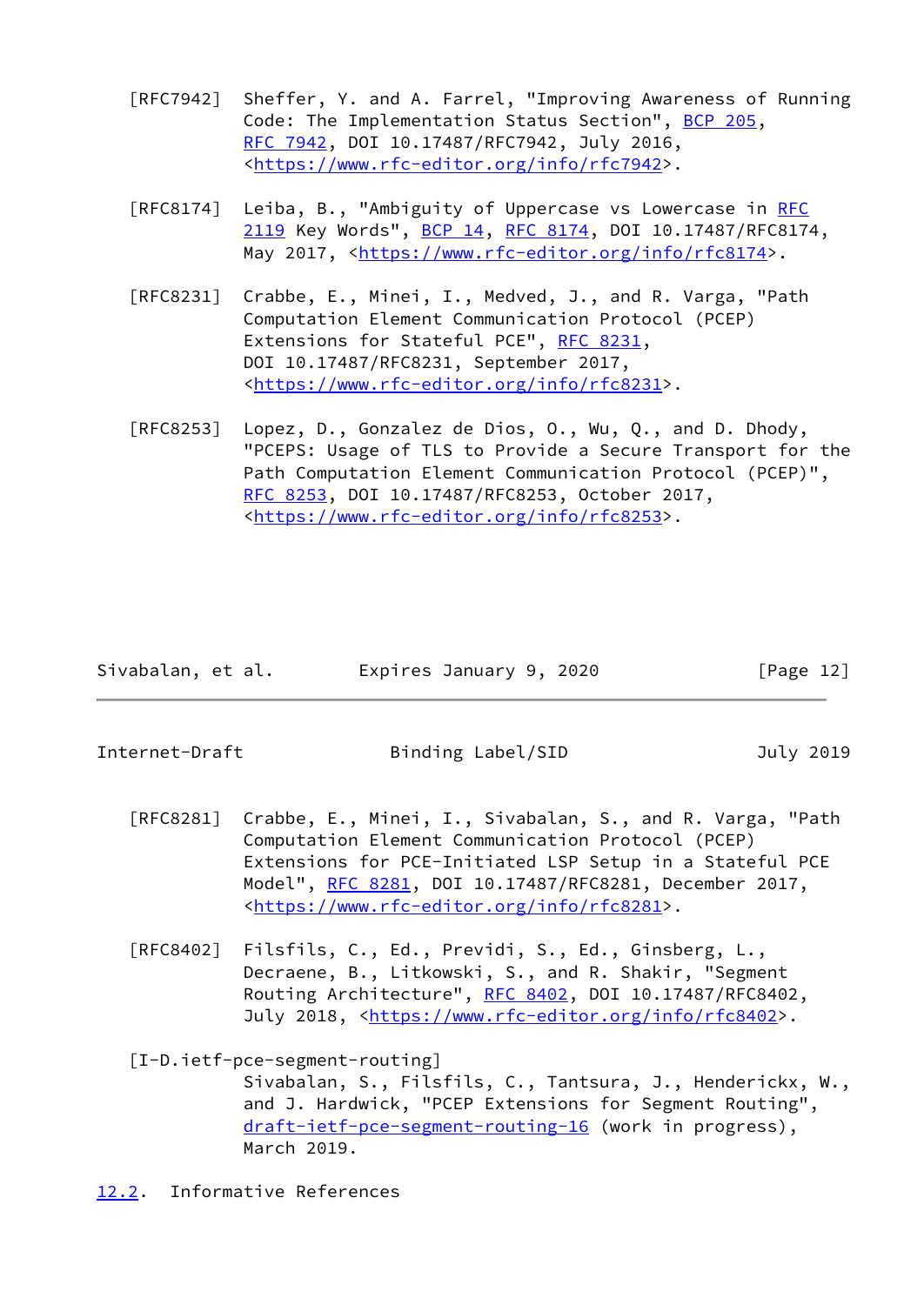- [RFC4655] Farrel, A., Vasseur, J., and J. Ash, "A Path Computation Element (PCE)-Based Architecture", [RFC 4655](https://datatracker.ietf.org/doc/pdf/rfc4655), DOI 10.17487/RFC4655, August 2006, <[https://www.rfc-editor.org/info/rfc4655>](https://www.rfc-editor.org/info/rfc4655).
- [RFC8283] Farrel, A., Ed., Zhao, Q., Ed., Li, Z., and C. Zhou, "An Architecture for Use of PCE and the PCE Communication Protocol (PCEP) in a Network with Central Control", [RFC 8283,](https://datatracker.ietf.org/doc/pdf/rfc8283) DOI 10.17487/RFC8283, December 2017, <[https://www.rfc-editor.org/info/rfc8283>](https://www.rfc-editor.org/info/rfc8283).
- <span id="page-14-0"></span> [I-D.ietf-spring-segment-routing-policy] Filsfils, C., Sivabalan, S., daniel.voyer@bell.ca, d., bogdanov@google.com, b., and P. Mattes, "Segment Routing Policy Architecture", [draft-ietf-spring-segment-routing](https://datatracker.ietf.org/doc/pdf/draft-ietf-spring-segment-routing-policy-03) [policy-03](https://datatracker.ietf.org/doc/pdf/draft-ietf-spring-segment-routing-policy-03) (work in progress), May 2019.

<span id="page-14-1"></span>[I-D.ietf-idr-bgp-prefix-sid]

 Previdi, S., Filsfils, C., Lindem, A., Sreekantiah, A., and H. Gredler, "Segment Routing Prefix SID extensions for BGP", [draft-ietf-idr-bgp-prefix-sid-27](https://datatracker.ietf.org/doc/pdf/draft-ietf-idr-bgp-prefix-sid-27) (work in progress), June 2018.

- <span id="page-14-2"></span> [I-D.ietf-pce-pcep-extension-for-pce-controller]
	- Zhao, Q., Li, Z., Negi, M., and C. Zhou, "PCEP Procedures and Protocol Extensions for Using PCE as a Central Controller (PCECC) of LSPs", [draft-ietf-pce-pcep](https://datatracker.ietf.org/doc/pdf/draft-ietf-pce-pcep-extension-for-pce-controller-01) [extension-for-pce-controller-01](https://datatracker.ietf.org/doc/pdf/draft-ietf-pce-pcep-extension-for-pce-controller-01) (work in progress), February 2019.

| Sivabalan, et al. | Expires January 9, 2020 | [Page 13] |
|-------------------|-------------------------|-----------|
|-------------------|-------------------------|-----------|

Internet-Draft Binding Label/SID July 2019

<span id="page-14-3"></span>[I-D.ietf-pce-pcep-yang]

 Dhody, D., Hardwick, J., Beeram, V., and J. Tantsura, "A YANG Data Model for Path Computation Element Communications Protocol (PCEP)", [draft-ietf-pce-pcep](https://datatracker.ietf.org/doc/pdf/draft-ietf-pce-pcep-yang-12) [yang-12](https://datatracker.ietf.org/doc/pdf/draft-ietf-pce-pcep-yang-12) (work in progress), July 2019.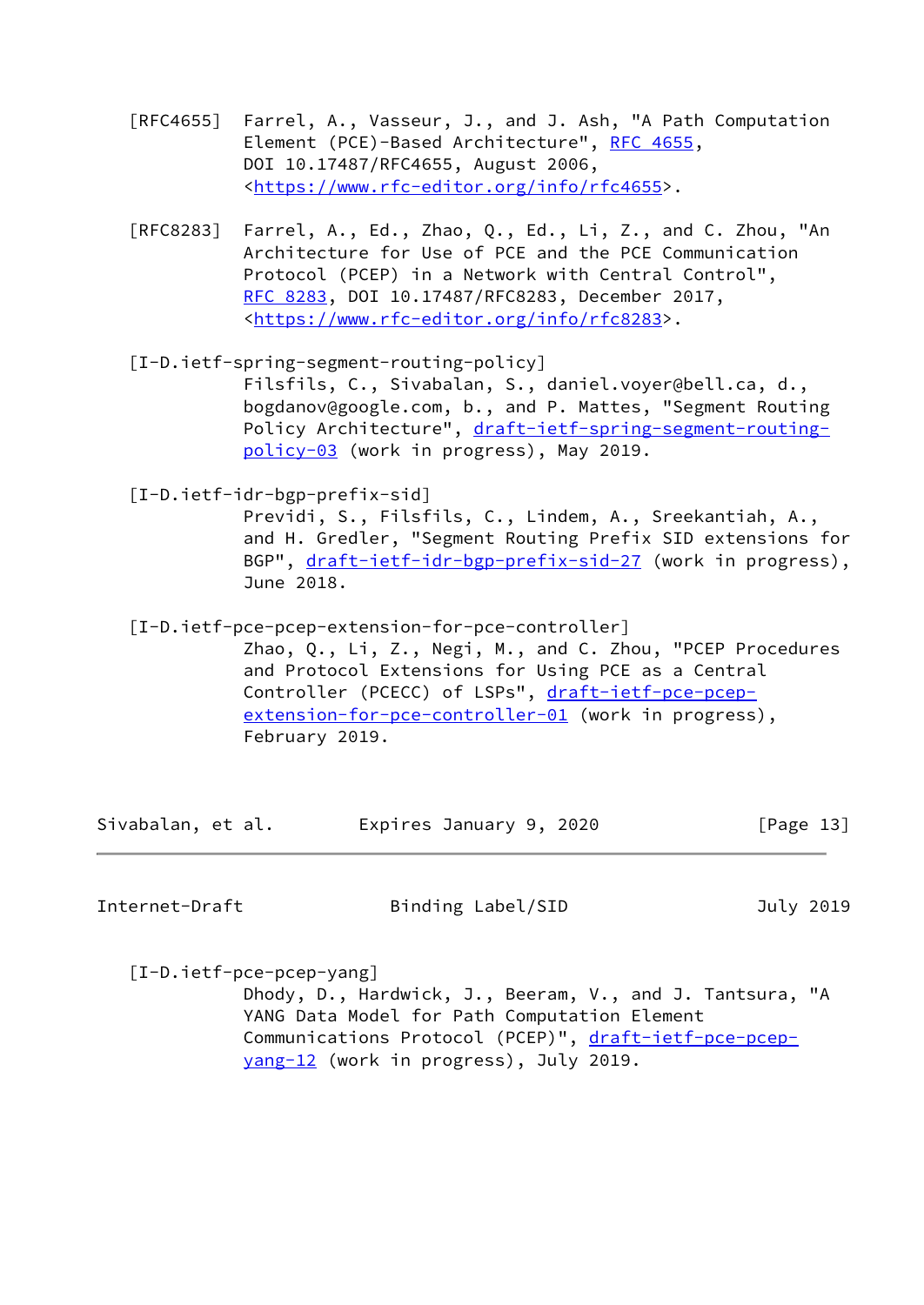| Sivabalan, et al. | Expires January 9, 2020 |  | [Page 14] |  |
|-------------------|-------------------------|--|-----------|--|
|                   |                         |  |           |  |

<span id="page-15-1"></span>

| Internet-Draft | Binding Label/SID | July 2019 |
|----------------|-------------------|-----------|
|----------------|-------------------|-----------|

# <span id="page-15-0"></span>[Appendix A.](#page-15-0) Contributor Addresses

 Dhruv Dhody Huawei Technologies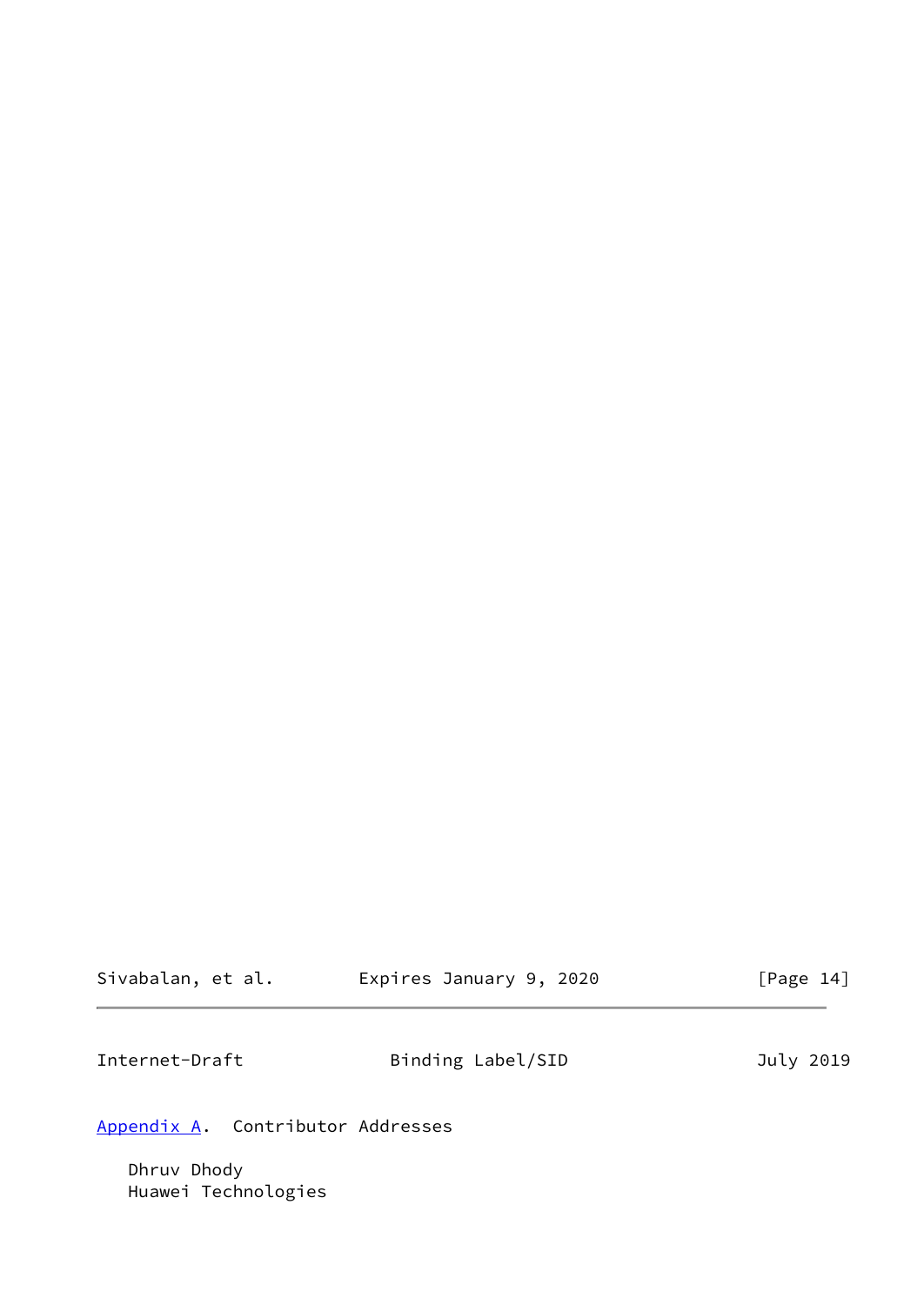Divyashree Techno Park, Whitefield Bangalore, Karnataka 560066 India EMail: dhruv.ietf@gmail.com Mahendra Singh Negi Huawei Technologies Divyashree Techno Park, Whitefield Bangalore, Karnataka 560066 India EMail: mahendrasingh@huawei.com Authors' Addresses Siva Sivabalan Cisco Systems, Inc. 2000 Innovation Drive Kanata, Ontario K2K 3E8 Canada EMail: msiva@cisco.com Clarence Filsfils Cisco Systems, Inc. Pegasus Parc De kleetlaan 6a, DIEGEM BRABANT 1831 BELGIUM EMail: cfilsfil@cisco.com Jeff Tantsura Apstra, Inc. EMail: jefftant.ietf@gmail.com

Sivabalan, et al. **Expires January 9, 2020** [Page 15]